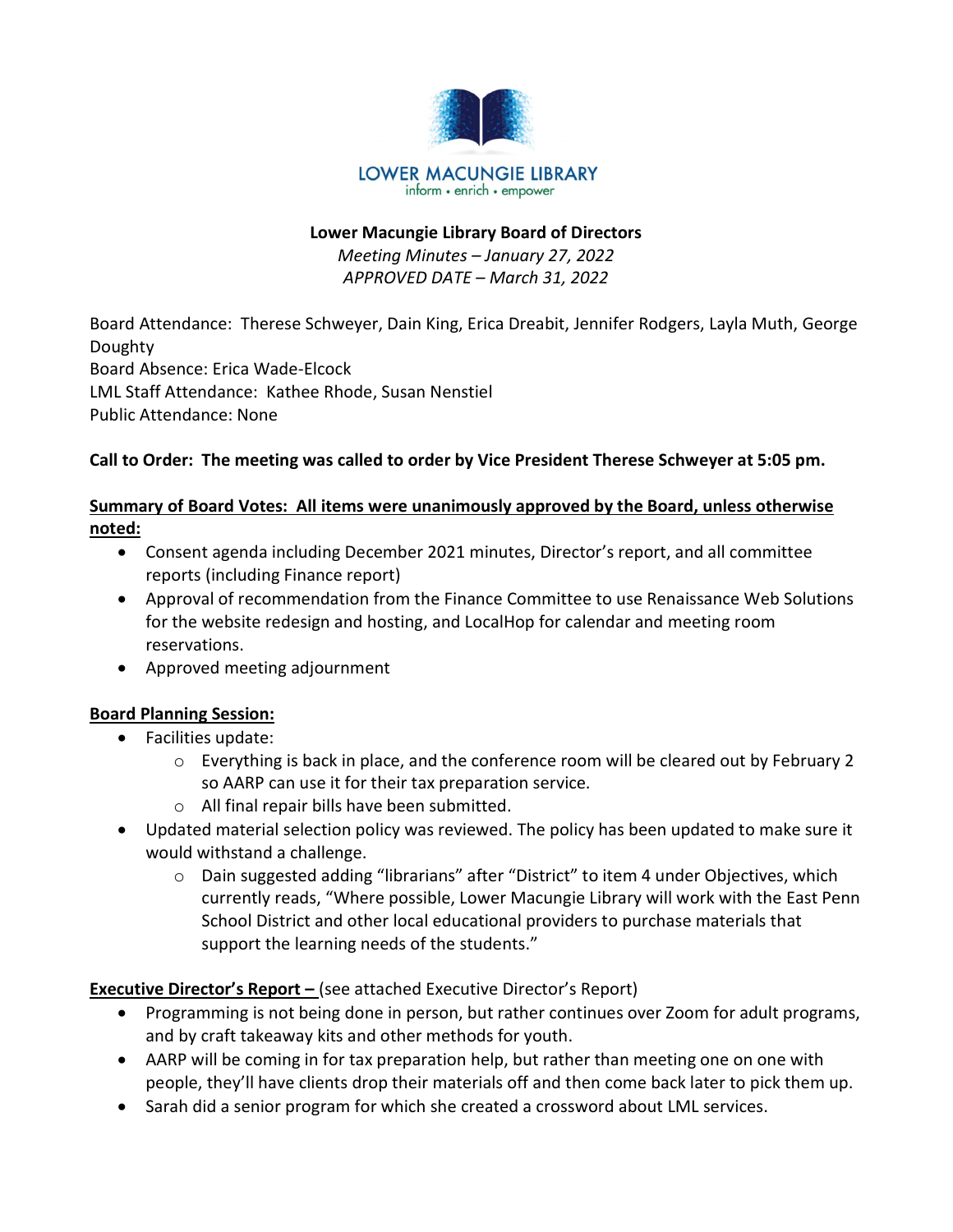- Jen Dell Beni completed a course to become a notary and will be taking the notary exam on 2/4. Afterwards the library can purchase the necessary equipment and start offering notary services.
- Donations are still coming in from the year end appeal.
- State aid will be distributed on February 4.
- Kathee answered questions from the mayor of Bernville, PA about advice for expanding the library.
- Staff changes: Sherry Baublitz resigned from the Youth Services Assistant position, but a replacement has been hired and is starting on Monday. Emily Foster, a part-time circulation clerk who also resigned, has completed an exit interview. Kathee is looking to use exit interviews as guidance for preventing future inconsistencies in training, etc., with the hope of improving staff retention.

## Committee Chair Reports & Next Meeting Dates

#### Finance:

- The budget is in good shape, and the library doesn't anticipate any cash flow issues between now and May, when the tax revenue arrives.
- Discussion over revisiting how much the library is paying the township tax collector out of our tax revenue.
- State aid this year will be approximately \$74,000.
- The Finance Committee recommends that Renaissance Web Solutions be chosen to redesign the library's website, and that LocalHop be used to host the calendar and meeting room reservation functions. The Board voted on this motion and it passed unanimously.
- Next meeting  $-2/21$  at 5:00

## Personnel:

- Issues to be reported to the board will be discussed in executive session following the regular meeting.
- Next meeting TBD.

## Marketing

- The next push for marketing will be to promote the new website once it is launched.
- Next meeting  $-2/22$  at 5:30

## Facilities:

- Dain is currently the chair, so the committee will need a new chair. George will join the committee, and either he or Julie will chair it.
- Susan contacted the township about the emergency plan, and they have promised to be in touch.
- Next meeting TBD

## Friends of LML Update: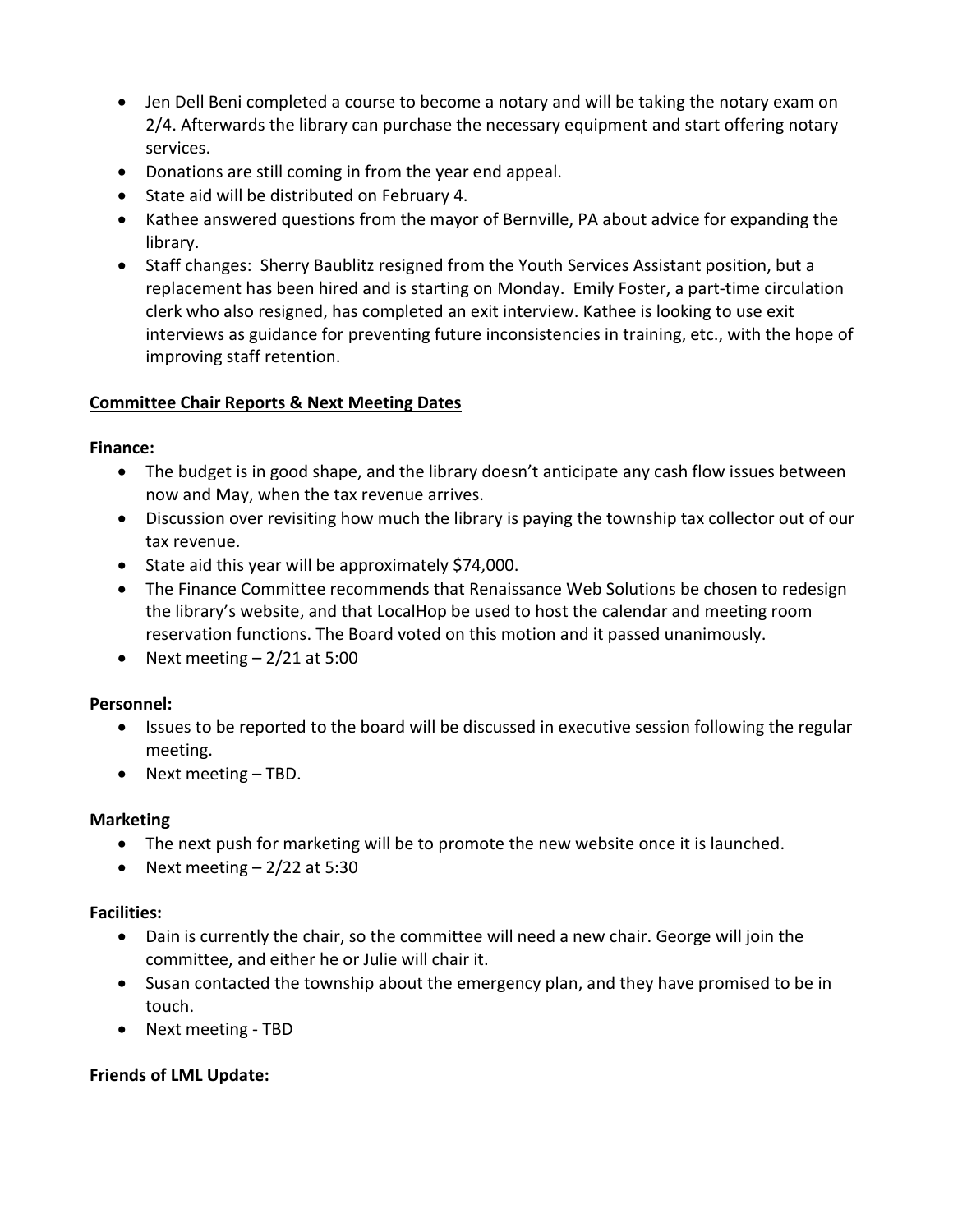- The Friends have decided on May 5-7 for a booksale date. Sorting will begin in March, but donations will not be accepted until after the sale, when there will be more room to store them.
- Community Day is also being hosted again by the township this year, scheduled for May 3 from  $4:00 - 8:00$ .
- Next meeting TBD

## Technology:

- The main focus has been the website, so there's nothing else to report currently.
- Next meeting TBD

## Nominating:

- The committee will need to find a replacement for Dain. We do have some applications on file and the township will advertise the open board position as well.
- We will also need a new chair of the Finance Committee due to Dain's departure. Main duties are signing checks and oversight of the library's finances.
- The township will need to appoint a new liaison to the Board due the to departure of Ron Beitler as a township commissioner.
- Next meeting TBD

## Old Business

- Discussion of the District Library issue: not much progress has been made, but it really needs to be the Office of Commonwealth Libraries to take the lead, and so far their requests haven't been forceful enough to get results. The Allentown Public Library's finances are also complicated because the library is a part of the Allentown School District.
- Code of Ethics and Conflict of Interest forms were distributed for board members to sign.
- Discussion of setting a date for the library to go back to our pre-pandemic and pre-flood hours. The library is currently open 40 hours/week, whereas it had been open 57 hours/week in the past.

## New Business

Board officers for the upcoming year will be discussed and voted on at the February meeting.

# Public Comment

• None

Board Meeting was adjourned at 6:02 pm

## ACTION ITEMS WITH DUE DATES

Next Meeting: Thursday, January 24, 2022 at 5:00 pm in person at the library with a Zoom option

Respectively submitted: Erica Dreabit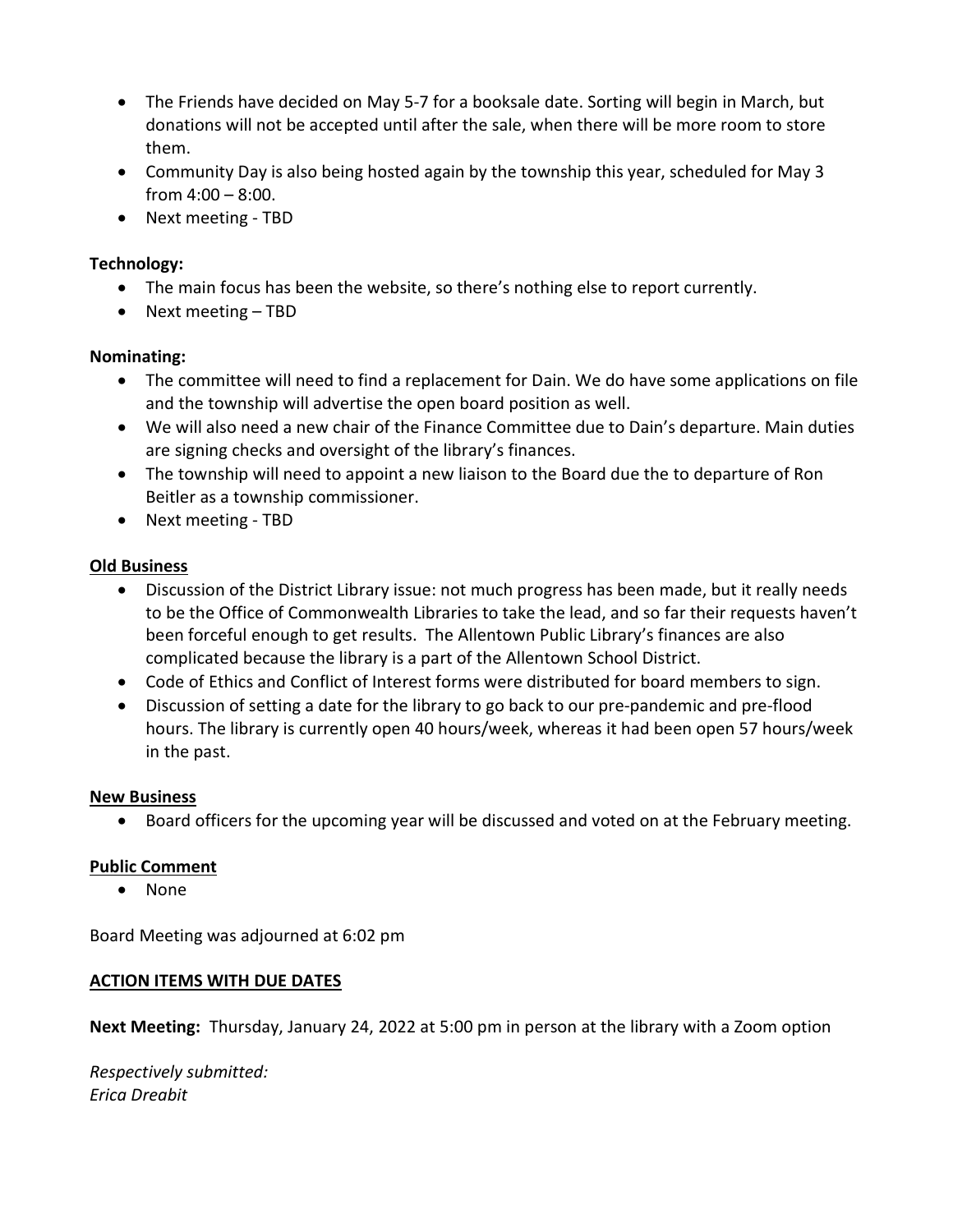# Library Director's Report (1/27/22)

# **Objectives**

## Community Partnership

- Book clubs and adult programs are being held via Zoom. No in-house Youth programs currently
- AARP Tax-Aide volunteers will be offering tax return preparation services at LML Thursday afternoons beginning February 3 through April 14. Appointments for the tax return services can be made on Thursday, January 27 from 9:00am through 12:00pm at the Wescosville Recreation Center
- Sarah presented library service information and a crossword puzzle to the Lower Macungie Seniors in the Community Center January 18 as part of their lunch program, 39 in attendance

## Relevance

- Joined the Technology Committee Friday, December 3 to meet with Weblinx staff
- Moved back into my office Monday, December 20
- The Technology Committee met Wednesday, January 19 to select a website company

## Fiscal Responsibility

- Received \$1,000 from Weis Markets for the Youth Services Program Friday, December 10
- Received \$2,000 from Fulton Bank through the EITC program Friday, December 17
- Year-end appeal letters sent out Friday, November 19 have yielded positive results to date raising \$10,941 (108 gifts)
- Received word that the American Rescue Plan (IMLS) allocated \$9,758 to LML. Application for consideration due January 28
	- The 2021 audit is scheduled for Monday, February 28

## Communication and Leadership Effectiveness

- Natalie, Susan, and I joined the Technology Committee for several Zoom meetings with web design companies
- Interviewed candidates for Library Assistant in December and January
- Sherry Baublitz resigned from her position as Youth Services Assistant Wednesday, January 12 (started November 10)
- Mayor of Bernville (Berks County) called Monday, December 13 requesting advice on their expansion
- Participated in the Friends of LML meeting Saturday, January 15
- Lisa and I interviewed three candidates this week for the Youth Services Library Assistant position